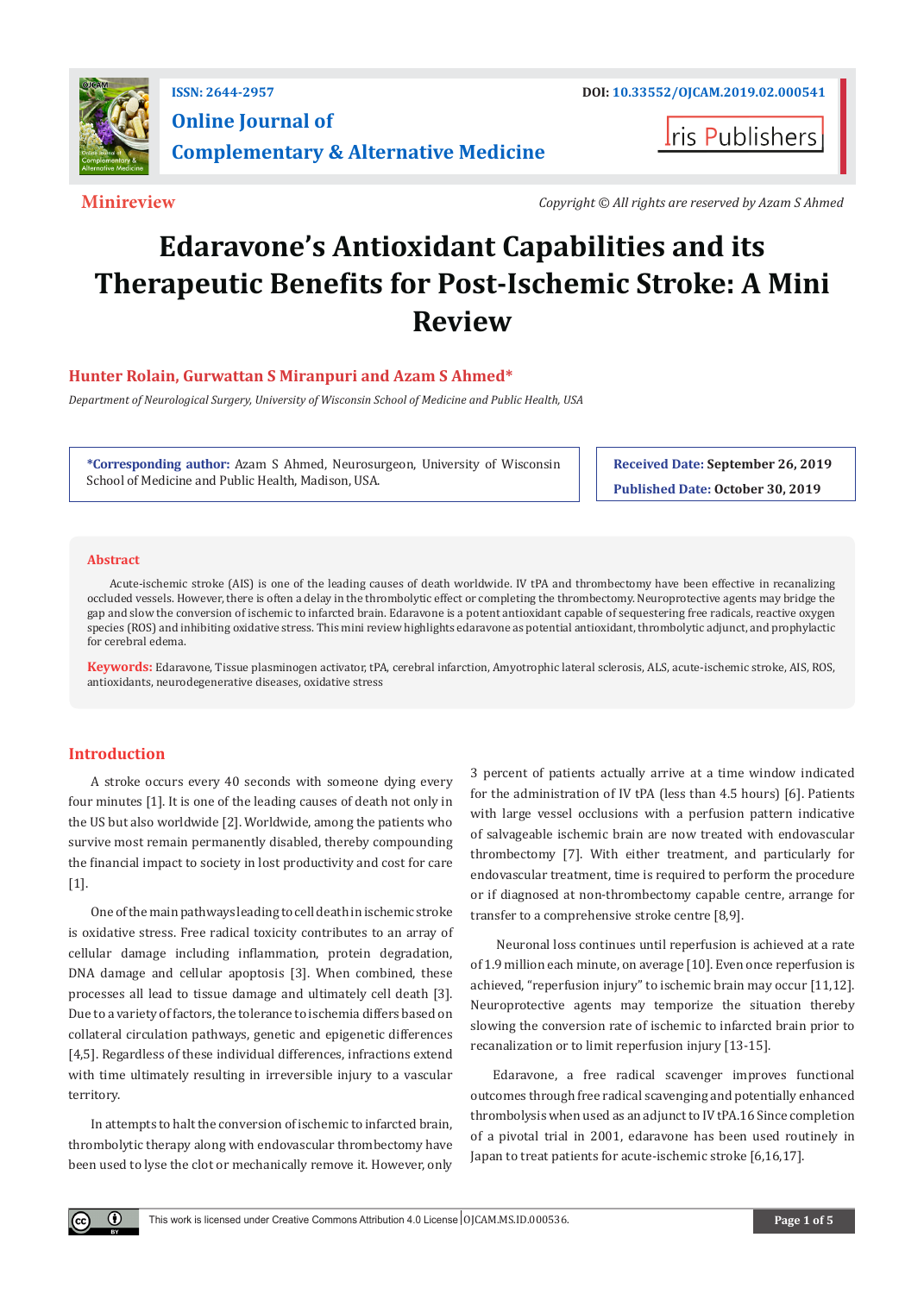Herein, we discuss the mechanisms of action, safety, and efficacy of edaravone in the acute stroke patient populations. We also identify future directions of study for this promising therapy.

# **Edaravone: A Potent Antioxidant**

 Ischemic stroke results in oxidative stress and the generation of harmful free radicals and reactive oxygen species (ROS) [3]. These lead to inflammation, tissue damage, and cellular apoptosis by attacking cell membranes and the peroxidation of unsaturated fatty acids into phospholipids [3,18]. The c-Jun N-terminal kinase (JNK) pathway is known to play an influential role in inflammation, cytokine production and cellular apoptosis triggered by oxidative stress [19]. ROS results in the phosphorylation of JNK and leads to multiple death factors [19,20]. Through recent research edaravone is thought to target the JNK pathway and inhibit this "death" pathway

[21]. Edaravone limits free radical and ROS due to its conjugated aromatic system. Furthermore, antioxidants like edaravone have the capability to sequester metal ions to prevent oxidative stress for pre-stroke patients [3]. In many studies the amphiphilic edaravone was found to have a positive correlation with ROS and free radical reduction as well as reduced infarct volume and neurological deficits [3,18,22,23]. Secondary injurious processes (e.g cerebral edema, inflammation) are limited by free-radical and ROS reduction. Secondary to the reduction of ROS, edaravone even has the capability to reduce the production of inflammatory cytokines, cytokine-induced neutrophil chemoattractant, and nitric oxide synthases [3]. Thus, upstream and downstream antioxidant therapy may be a beneficial treatment in altering neuronal damage, limiting edema and recovering the penumbra [3].



# **Safety**

## **Intracerebral haemorrhage**

Ischemic stroke leads to blood brain barrier disruption and may result in intracerebral haemorrhage. The greater the volume of infarcted brain, the more likely haemorrhagic transformation is to occur. While it is obvious IV tPA may increase the likelihood of haemorrhagic transformation due to its direct thrombolytic effect. Recently increased MMP-9 concentrations, linked to haemorrhagic transformation in ischemic stroke, have been linked to IV tPA administration [12,24,25]. Oxidative stress, BBB disruption and mitochondrial mechanisms are all possibly involved in this pathophysiology that lead to haemorrhagic transformation and increased infarct growth [12,24,25]. It is therefore imperative that

neuroprotective agents not increase this risk further.

Edaravone causes an increase vasodilation through the production of prostacyclin's and nitric oxide leading to the theoretical possibility of an even greater increase in ICH [6,17,26,27]. However, when 30 mg edaravone was administered along with IV tPA to patients presenting with M1 or M2 segment of the middle cerebral artery occlusions within 4.5 hours, whether before, during or after IV tPA administration, ICH only occurred in 4 patients (2%) and 2 patients (2%) in the early and late groups, respectively[28]. This difference was not statistically significant, and all the data would suggest that edaravone does not contribute to ICH [28].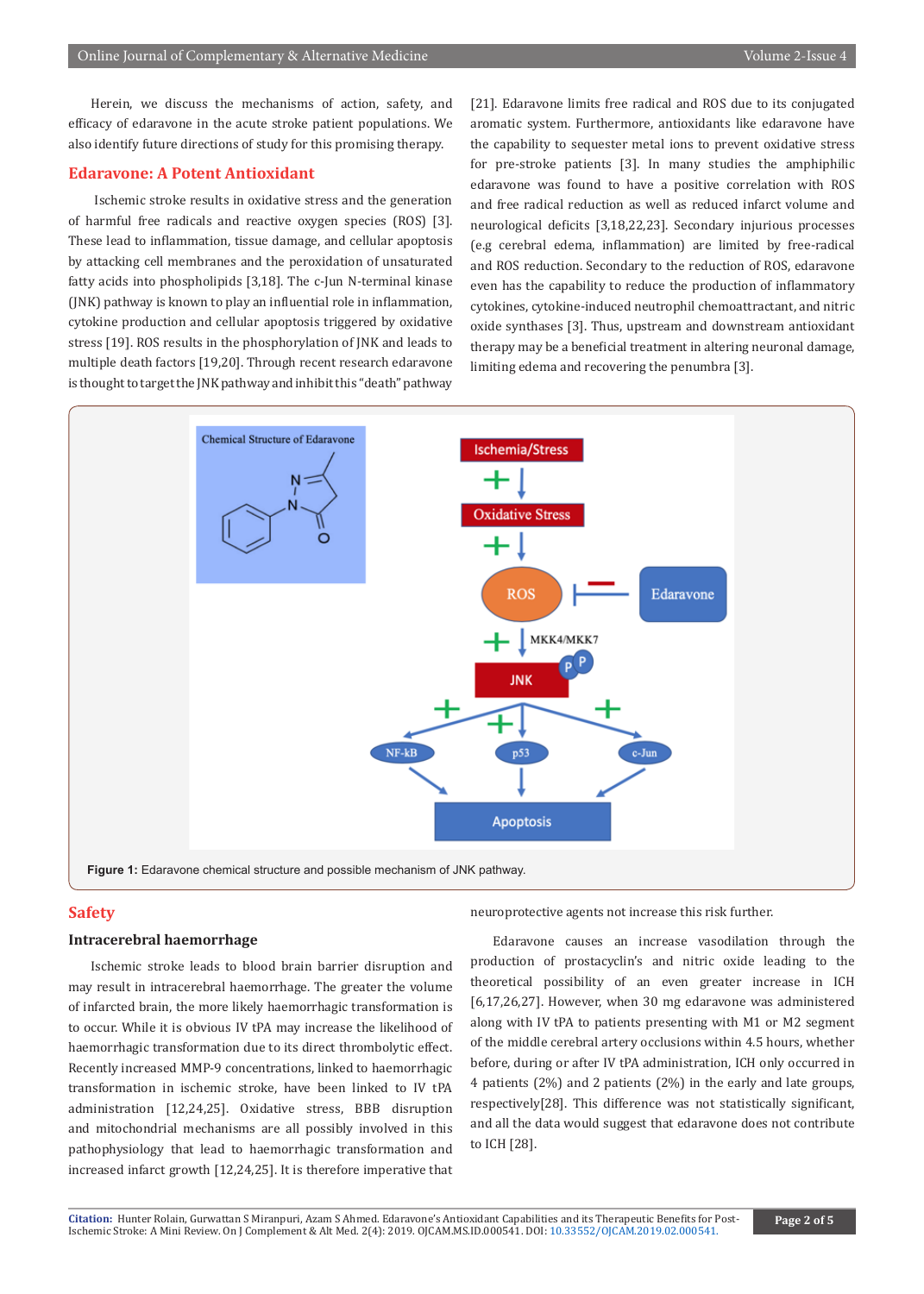Interestingly, in the Enomoto study, it was found that edaravone may potentially reduce the likelihood of ICH [29]. Haemorrhage occurred in 1.4% and 2.7% of the experimental and control groups, respectively [29].

# **Renal Function**

An additional adverse side effect of edaravone administration is renal toxicity [16,30,31]. The renal toxicity is thought to stem from increased blood urea and nitrogen concentrations from edaravone, but the direct mechanism is still unknown [26]. In a study of 207 patients treated with edaravone, 17 patients (8.2%) were able to attribute their renal disorders to edaravone and 190 patients (91.8%) had some other associated factor(s) [30]. Out of these patients, 45 % had reversible renal function after edaravone treatment was stopped [30].

## **Clinical Efficacy**

## **Functional outcome**

Recently there have been multiple clinical trials observing edaravone impact on functional outcome. One of those was a randomized, multi-centre, placebo-controlled trial of edaravone for 250 acute ischemic stroke patients presenting within 72 hours in 16 sites in Japan [32]. An intravenous dosing schedule of 30 mg twice daily was performed for 14 days [32]. The results demonstrated improved neurological outcomes (mRS ≤ 2 within 90 days) after the administration of edaravone within 72 hours of AIS. This study resulted in the widespread adoption of edaravone for the treatment of AIS patients in Japan [32]. The beneficial effects were most pronounced within 24 hours [16].

A small randomized study conducted in India evaluated 50 patients presenting within 6-72 hours of last known well (LKW) [33]. Patients received 30 mg IV edaravone twice daily for 14 days and improved functional outcome was measured by mRS  $\leq 2$  at 90 days [33]. According to the investigators, a statistically significant difference for functional outcome was observed at 90 days (72%-experimental; n=25 vs 42%-control; n=25) [33].

The most recent clinical trial, the Enomoto trial, conducted in Japan, included the analysis of 11,508 acute ischemic stroke patients undergoing emergent thrombectomy who received either edaravone or a placebo within 24 hours of LWK [29]. Patients received 30 mg IV edaravone once daily for 14 days, and improved functional outcome was measured at 90 days with mRS ≤2. The stroke severity of patients was measured on the Japan Coma Scale (JCS) where at least 47% of the edaravone patients had moderately impaired consciousness upon admission. These results also demonstrated statistically significant improved neurological outcome in 32.3% (n=10,281) and 25.9% (n=1,227) of the experimental and control groups, respectively [29].

Additionally, in a randomized study involving 17 hospitals in Japan with patients presenting within 4.5 hours of occlusions of the M1 or M2 middle cerebral arteries, the timing of edaravone administration whether before, during or after IV tPA was not significant and neurological improvement occurred at all time

frames [28]. This study determined that 60 mg edaravone for 14 days was the optimal dosing regimen to improve functional outcome [28, 33,34].

## **Improved efficacy of thrombolysis**

Currently tissue plasminogen activator (tPA) is the only FDA approved drug treatment for one of the leading causes of death globally, acute ischemic stroke. While tPA has been found to be a great thrombolytic agent, a vast majority of people miss the beneficial therapeutic time window of IV tPA [6]. The vasodilatory properties of edaravone was found to increase the efficacy of IV tPA [6,17,26,27,35,36,37]. This effect was apparent in both large and small-vessel occlusions and it did not matter whether edaravone was administered prior/concurrent with tPA or following tPA infusion [17, 28, 38, 39].

### **Cerebral edema**

One of the secondary processes that can cause increased infarct growth and neuronal death is cerebral edema. Cerebral edema leads to increased intracranial pressure which may decrease the cerebral perfusion pressure resulting in further ischemia depending on autoregulation [40]. This cerebral edema can be imaged by diffusion MRI and quantified by the amount of restriction showed [41]. Interestingly, it has been found that edaravone attenuates poststroke cerebral edema as well through the regulation of aquaporins [16]. Aquaporin-4 and aquaporin-9 were shown in mice to be the major regulators of water homeostasis in the brain and when acted upon by edaravone have led to reduced cerebral edema [40]. This displays edaravone's multi-functional capabilities at combating ischemic stroke through a variety of biological pathways.

## **Future Directions**

In order to establish a true connection of edaravone's effects to post-ischemic stroke, a much larger and more diverse population should be studied. The vast majority of patients studied were Japanese and while these data sets are compelling, it is important to confirm this in a more diverse population. To our knowledge, none of the studies included the effects of edaravone on posterior circulation strokes. This is an important patient population to evaluate where functional outcomes and cerebral edema reduction have the potential to have an even greater impact since the deficits are usually greater in these patients. Perfusion imaging is routinely performed in the triage of acute stroke patients and is used to select the high-risk cohort patients who could benefit from endovascular treatment. Stratification of the efficacy of edaravone by perfusion pattern (no/small, medium, and large penumbra) could refine the cohort benefiting from edaravone as well as its magnitude.

While some of the mechanisms of edaravone's efficacy have been studied in animal models, these mechanisms could be confirmed in humans. Other AIS treatments and combination drug treatments, beyond tPA, have also started to be explored. Borneol, a common anti-inflammatory has been studied through clinical patients with AIS. Borneol is thought to help maintain the blood-brain barrier (BBB) and protect against neurodegenerative processes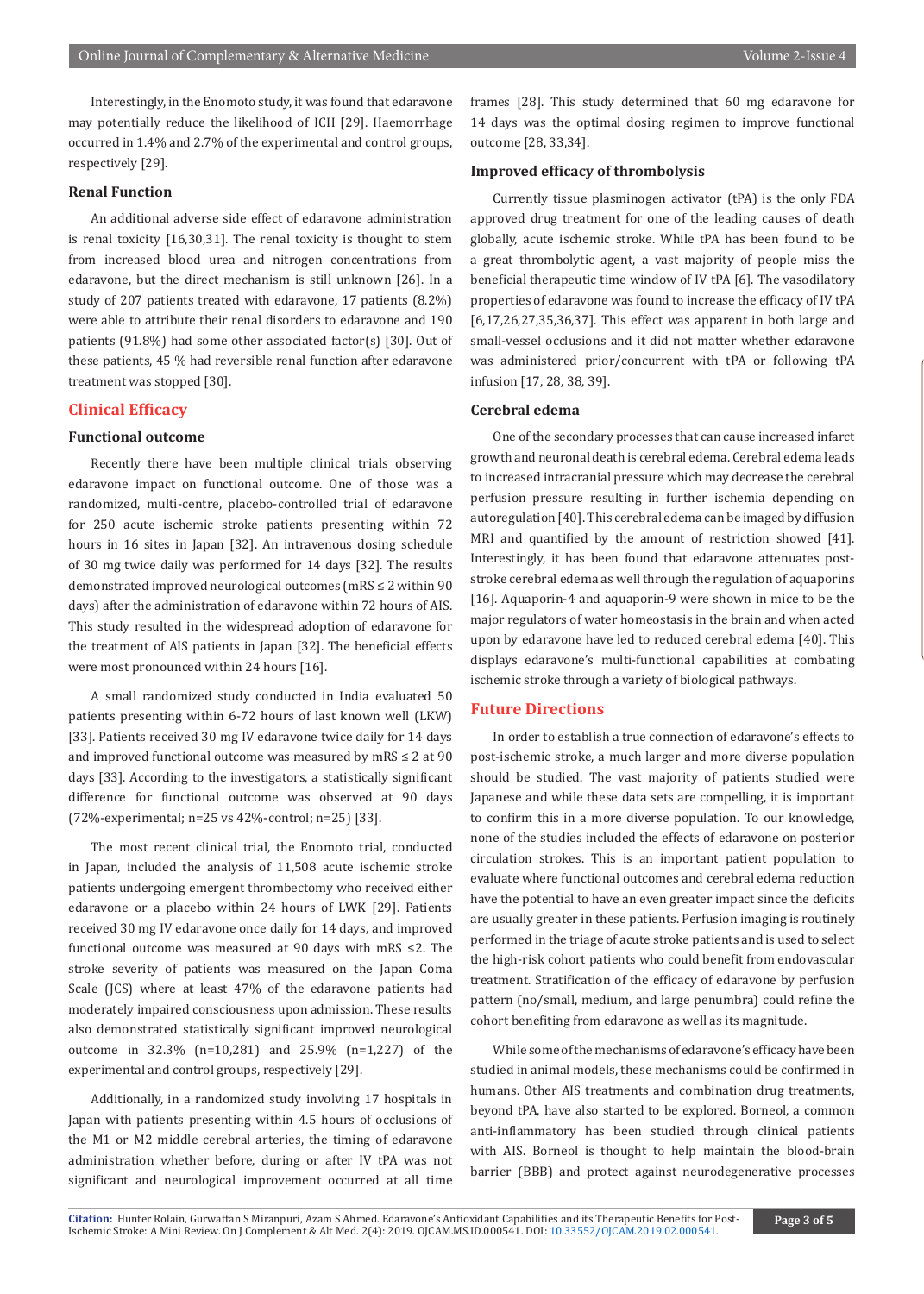[42]. Through 15 studies involving 308 animals, by decreasing the permeability of the BBB, inhibiting inflammation and reducing ROS species, Borneol along with Edaravone helps reduce infarct volume and improve outcome after cerebral infarction [42]. Also through a double blind animal trial it was found Borneol is safe at numerous doses, which makes it a possible drug combination therapy treatment for patients with AIS [43]. "Cocktail" treatments such as this have the potential to synergistically enhance efficacy.

### **Acknowledgement**

None.

## **Conflicts of Interest**

The author has no conflicts of interest regarding this paper.

# **References**

- 1. (2017) Stroke Facts. Centers for Disease Control and Prevention.
- 2. (2018) The top 10 causes of death globally. World Health Organization.
- 3. [Uttara B, Singh AV, Zamboni P, Mahajan RT \(2009\) Oxidative stress and](https://www.ncbi.nlm.nih.gov/pubmed/19721819) [neurodegenerative diseases: a review of upstream and downstream](https://www.ncbi.nlm.nih.gov/pubmed/19721819) [antioxidant therapeutic options. Curr Neuropharmacol 7\(1\): 65-74.](https://www.ncbi.nlm.nih.gov/pubmed/19721819)
- 4. [Wheeler HM, Mlynash M, Inoue M, Tipirnini A, Liggins J, et al. \(2015\)](https://www.ncbi.nlm.nih.gov/pubmed/25580662) [The growth rate of early DWI lesions is highly variable and associated](https://www.ncbi.nlm.nih.gov/pubmed/25580662) [with penumbral salvage and clinical outcomes following endovascular](https://www.ncbi.nlm.nih.gov/pubmed/25580662) [reperfusion. Int J Stroke10\(5\): 723-729.](https://www.ncbi.nlm.nih.gov/pubmed/25580662)
- 5. Bang O, Goyal M, Liebeskind D (2015) Collateral Circulation in Ischemic Stroke. Stroke 46: 3302-3309.
- 6. [Kikuchi K, Kawahara K, Miyagi N, Uchikado H, Kuramoto T, et al. \(2010\)](https://www.ncbi.nlm.nih.gov/pubmed/20728280) [Edaravone: A new therapeutic approach for the treatment of acute](https://www.ncbi.nlm.nih.gov/pubmed/20728280) [stroke. Med Hypotheses 75\(6\): 583-585.](https://www.ncbi.nlm.nih.gov/pubmed/20728280)
- 7. Filho J, Samuels O (2019) Mechanical thrombectomy for acute ischemic stroke. Up to Date.
- 8. [English JD, Yavagal DR, Gupta R,](https://www.ncbi.nlm.nih.gov/pubmed/27051410) Janardhan V, Zaidat OO, et al. [\(2016\) Mechanical Thrombectomy-Ready Comprehensive Stroke](https://www.ncbi.nlm.nih.gov/pubmed/27051410) [Center Requirements and Endovascular Stroke Systems of Care:](https://www.ncbi.nlm.nih.gov/pubmed/27051410) [Recommendations from the Endovascular Stroke Standards Committee](https://www.ncbi.nlm.nih.gov/pubmed/27051410) [of the Society of Vascular and Interventional Neurology \(SVIN\). Interv](https://www.ncbi.nlm.nih.gov/pubmed/27051410) [Neurol 4\(3-4\): 138-150.](https://www.ncbi.nlm.nih.gov/pubmed/27051410)
- 9. [Singh, Balwinder Prokop LJ, Mittal MK \(2013\) Endovascular Therapy for](https://www.ncbi.nlm.nih.gov/pubmed/24079677) [Acute Ischemic Stroke: A Systematic Review and Meta-analysis. Mayo](https://www.ncbi.nlm.nih.gov/pubmed/24079677) [Clin Proc 88\(10\): 1056-1065.](https://www.ncbi.nlm.nih.gov/pubmed/24079677)
- 10. Saver, Jeffrey L (2006) Time is brain-quantified. Stroke 37(1): 263-266.
- 11. [Al-Mufti F, Amuluru K, Roth W, Nuoman R, El-Ghanem M, et al. \(2018\)](https://www.ncbi.nlm.nih.gov/pubmed/28973661) [Cerebral Ischemic Reperfusion Injury Following Recanalization of Large](https://www.ncbi.nlm.nih.gov/pubmed/28973661) [Vessel Occlusions. Neurosurgery 82\(6\): 781-789.](https://www.ncbi.nlm.nih.gov/pubmed/28973661)
- 12. [L L, X W, Z Y \(2016\) Ischemia-reperfusion Injury in the Brain:](https://www.ncbi.nlm.nih.gov/pubmed/29888120) [Mechanisms and Potential Therapeutic Strategies. Biochem Pharmacol](https://www.ncbi.nlm.nih.gov/pubmed/29888120) [\(Los Angel\) 5\(4\): 213.](https://www.ncbi.nlm.nih.gov/pubmed/29888120)
- 13. [Patel RAG, McMullen PW \(2017\) Neuroprotection in the Treatment of](https://www.ncbi.nlm.nih.gov/pubmed/28465001) [Acute Ischemic Stroke. Prog Cardiovasc Dis 59\(6\): 542-548.](https://www.ncbi.nlm.nih.gov/pubmed/28465001)
- 14. [Ming-Shuo Sun, Hang Jin, Xin Sun, Shuo Huang, Fu-Liang Zhang, et](https://www.hindawi.com/journals/omcl/2018/3804979/) al. [\(2018\) Free Radical Damage in Ischemia-Reperfusion Injury: An](https://www.hindawi.com/journals/omcl/2018/3804979/) [Obstacle in Acute Ischemic Stroke after Revascularization Therapy.](https://www.hindawi.com/journals/omcl/2018/3804979/) [Oxidative Medicine and Cellular Longevity, pp. 17.](https://www.hindawi.com/journals/omcl/2018/3804979/)
- 15. [Savitz S, Baron J, Sanossian N, Yenari MA, Fisher M \(2017\) Reconsidering](https://www.ncbi.nlm.nih.gov/pubmed/29146878) [Neuroprotection in the Reperfusion Era. Stroke; 48\(12\): 3413-3419.](https://www.ncbi.nlm.nih.gov/pubmed/29146878)
- 16. [Lapchak PA \(2010\) A critical assessment of edaravone acute ischemic](https://www.ncbi.nlm.nih.gov/pubmed/20491547) [stroke efficacy trials: is edaravone an effective neuroprotective therapy?](https://www.ncbi.nlm.nih.gov/pubmed/20491547) [Expert Opin Pharmacother 11\(10\): 1753-1763.](https://www.ncbi.nlm.nih.gov/pubmed/20491547)
- 17. [Kikuchi Kiyoshi, Ko-ichi Kawahara, Tomoka Nagasato,](https://www.hindawi.com/journals/omcl/2017/6873281/) Takuto Terashi, [et al. \(2017\) Edaravone, a Synthetic Free Radical Scavenger, Enhances](https://www.hindawi.com/journals/omcl/2017/6873281/)  [Alteplase-Mediated Thrombolysis. Oxidative medicine and cellular](https://www.hindawi.com/journals/omcl/2017/6873281/)  [longevity. pp.14.](https://www.hindawi.com/journals/omcl/2017/6873281/)
- 18. [Watanabe T, Tahara M, Todo S \(2008\) The Novel Antioxidant Edaravone:](https://www.ncbi.nlm.nih.gov/pubmed/18485133)  [From Bench to Bedside. Cardiovasc Ther 26\(2\): 101-114.](https://www.ncbi.nlm.nih.gov/pubmed/18485133)
- 19. [Dhanasekaran DN, Reddy EP \(2008\) JNK signaling in apoptosis.](https://www.ncbi.nlm.nih.gov/pubmed/18931691)  [Oncogene 27\(48\): 6245-6251.](https://www.ncbi.nlm.nih.gov/pubmed/18931691)
- 20. Koji Abe, Massahi Aoki, Shoji Tsuji (2017) Safety and efficacy of edaravone in well-defined patients with amyotrophic lateral sclerosis: a randomised, double-blind, placebo-controlled trial. The Lancet.
- 21. [Park HJ, Lee HJ, Choi MS, Son DJ, Song HS, et al. \(2008\) JNK pathway is](https://www.ncbi.nlm.nih.gov/pubmed/18507870)  [involved in the inhibition of inflammatory target gene expression and](https://www.ncbi.nlm.nih.gov/pubmed/18507870)  [NF-kappaB activation by melittin. J Inflamm \(Lond\) 5: 7.](https://www.ncbi.nlm.nih.gov/pubmed/18507870)
- 22. [Mao YF, Yan N, Xu H, Sun JH, Xiong YC, et al. \(2009\) Edaravone, a free](https://www.ncbi.nlm.nih.gov/pubmed/19028459)  [radical scavenger, is effective on neuropathic pain in rats. Brain Res](https://www.ncbi.nlm.nih.gov/pubmed/19028459)  [1248: 68-75.](https://www.ncbi.nlm.nih.gov/pubmed/19028459)
- 23. [Yamawaki M, Sasaki N, Shimoyama M, Miake J, Ogino K, et al. \(2004\)](https://www.ncbi.nlm.nih.gov/pubmed/15148265)  [Protective effect of edaravone against hypoxia–reoxygenation injury in](https://www.ncbi.nlm.nih.gov/pubmed/15148265)  [rabbit cardiomyocytes. Br J Pharmacol 142\(3\): 618-626.](https://www.ncbi.nlm.nih.gov/pubmed/15148265)
- 24. [Tsuruoka A, Atsumi C, Mizukami H,](https://www.ncbi.nlm.nih.gov/pubmed/25282183) Imai T, Hagiwara Y, et al. (2014) [Effects of Edaravone, a Free Radical Scavenger, on Circulating Levels of](https://www.ncbi.nlm.nih.gov/pubmed/25282183)  [MMP-9 and Hemorrhagic Transformation in Patients with Intravenous](https://www.ncbi.nlm.nih.gov/pubmed/25282183)  [Thrombolysis Using Low-dose Alteplase. J Stroke Cerebrovasc Dis](https://www.ncbi.nlm.nih.gov/pubmed/25282183)  [23\(10\): 2894-2899.](https://www.ncbi.nlm.nih.gov/pubmed/25282183)
- 25. [Miller DJ, Simpson JR, Silver B \(2011\) Safety of thrombolysis in acute](https://www.ncbi.nlm.nih.gov/pubmed/23983849)  [ischemic stroke: a review of complications, risk factors, and newer](https://www.ncbi.nlm.nih.gov/pubmed/23983849)  [technologies. Neurohospitalist 1\(3\): 138-147.](https://www.ncbi.nlm.nih.gov/pubmed/23983849)
- 26. [Moncada S, Vane JR \(1979\) The role of prostacyclin in vascular tissue.](https://www.ncbi.nlm.nih.gov/pubmed/215463)  [Fed Proc 38\(1\): 66-71.](https://www.ncbi.nlm.nih.gov/pubmed/215463)
- 27. [Li GY, Feng Y, Cheng TS, Yin JM, Zhang CQ \(2013\) Edaravone, a novel free](https://www.ncbi.nlm.nih.gov/pubmed/23173187)  [radical scavenger, prevents steroid-induced osteonecrosis in rabbits.](https://www.ncbi.nlm.nih.gov/pubmed/23173187)  [Rheumatology 52\(3\): 438-447.](https://www.ncbi.nlm.nih.gov/pubmed/23173187)
- 28. [Aoki J, Kimura K, Morita N, Harada M, Metoki N, et al. \(2017\) YAMATO](https://www.ncbi.nlm.nih.gov/pubmed/28119434)  [Study \(Tissue-Type Plasminogen Activator and Edaravone Combination](https://www.ncbi.nlm.nih.gov/pubmed/28119434)  [Therapy\). Stroke 48\(3\): 712-719.](https://www.ncbi.nlm.nih.gov/pubmed/28119434)
- 29. Enomoto M, Endo A, Yatsushige H, [Fushimi K, Otomo Y \(2019\) Clinical](https://www.ncbi.nlm.nih.gov/pubmed/30741623)  [effects of early Edaravone use in acute ischemic stroke patients treated](https://www.ncbi.nlm.nih.gov/pubmed/30741623)  [by endovascular reperfusion therapy. Stroke 50\(3\): 652-658.](https://www.ncbi.nlm.nih.gov/pubmed/30741623)
- 30. [Hishida A, \(2007\) Clinical analysis of 207 patients who developed renal](https://www.ncbi.nlm.nih.gov/pubmed/18085390)  [disorders during or after treatment with edaravone reported during](https://www.ncbi.nlm.nih.gov/pubmed/18085390)  [post-marketing surveillance. Clin Exp Nephrol 11\(4\): 292-296.](https://www.ncbi.nlm.nih.gov/pubmed/18085390)
- 31. [Hishida A \(2009\) Determinants for the prognosis of acute renal](https://www.ncbi.nlm.nih.gov/pubmed/19057980)  [disorders that developed during or after treatment with edaravone. Clin](https://www.ncbi.nlm.nih.gov/pubmed/19057980)  [Exp Nephrol 13\(2\): 118-122.](https://www.ncbi.nlm.nih.gov/pubmed/19057980)
- 32. [Edaravone Acute Infarction Study Group \(2003\) Effect of a novel free](https://www.ncbi.nlm.nih.gov/pubmed/12715790)  [radical scavenger, edaravone \(MCI-186\), on acute brain infarction.](https://www.ncbi.nlm.nih.gov/pubmed/12715790)  [Randomized, placebo-controlled, double-blind study at multi centers.](https://www.ncbi.nlm.nih.gov/pubmed/12715790)  [Cerebrovasc Dis 15\(3\): 222-229.](https://www.ncbi.nlm.nih.gov/pubmed/12715790)
- 33. [Sinha M, Shukla R, Garg RK, Verma R, Singh MK, et al. \(2011\) A](https://www.ncbi.nlm.nih.gov/pubmed/21808471)  [randomized controlled clinical trial to compare the safety and efficacy](https://www.ncbi.nlm.nih.gov/pubmed/21808471)  [of edaravone in acute ischemic stroke. Ann Indian Acad Neurol 14\(2\):](https://www.ncbi.nlm.nih.gov/pubmed/21808471)  [103-106.](https://www.ncbi.nlm.nih.gov/pubmed/21808471)
- 34. [Feng S, Yang Q, Liu M, Li W, Yuan W, et al. \(2011\) Edaravone for acute](https://www.ncbi.nlm.nih.gov/pubmed/22161410)  [ischaemic stroke. Cochrane Database Syst Rev \(12\): CD007230.](https://www.ncbi.nlm.nih.gov/pubmed/22161410)
- 35. [Sun YY, Morozov VM, Yang D, Li Y, Dunn RS, et al. \(2014\) Synergy of](https://www.ncbi.nlm.nih.gov/pubmed/24911517)  [Combined tPA-Edaravone Therapy in Experimental Thrombotic Stroke.](https://www.ncbi.nlm.nih.gov/pubmed/24911517)  [PLoS ONE 9\(6\): e98807.](https://www.ncbi.nlm.nih.gov/pubmed/24911517)
- 36. [Miyaji Y, Yoshimura S, Sakai N, Yamagami H, Egashira Y, et al. \(2015\)](https://www.ncbi.nlm.nih.gov/pubmed/25739433)  [Effect of Edaravone on Favorable Outcome in Patients with Acute](https://www.ncbi.nlm.nih.gov/pubmed/25739433)  [Cerebral Large Vessel Occlusion: Subanalysis of RESCUE-Japan Registry.](https://www.ncbi.nlm.nih.gov/pubmed/25739433)  [Neurol Med Chir \(Tokyo\) 55\(3\): 241-247.](https://www.ncbi.nlm.nih.gov/pubmed/25739433)